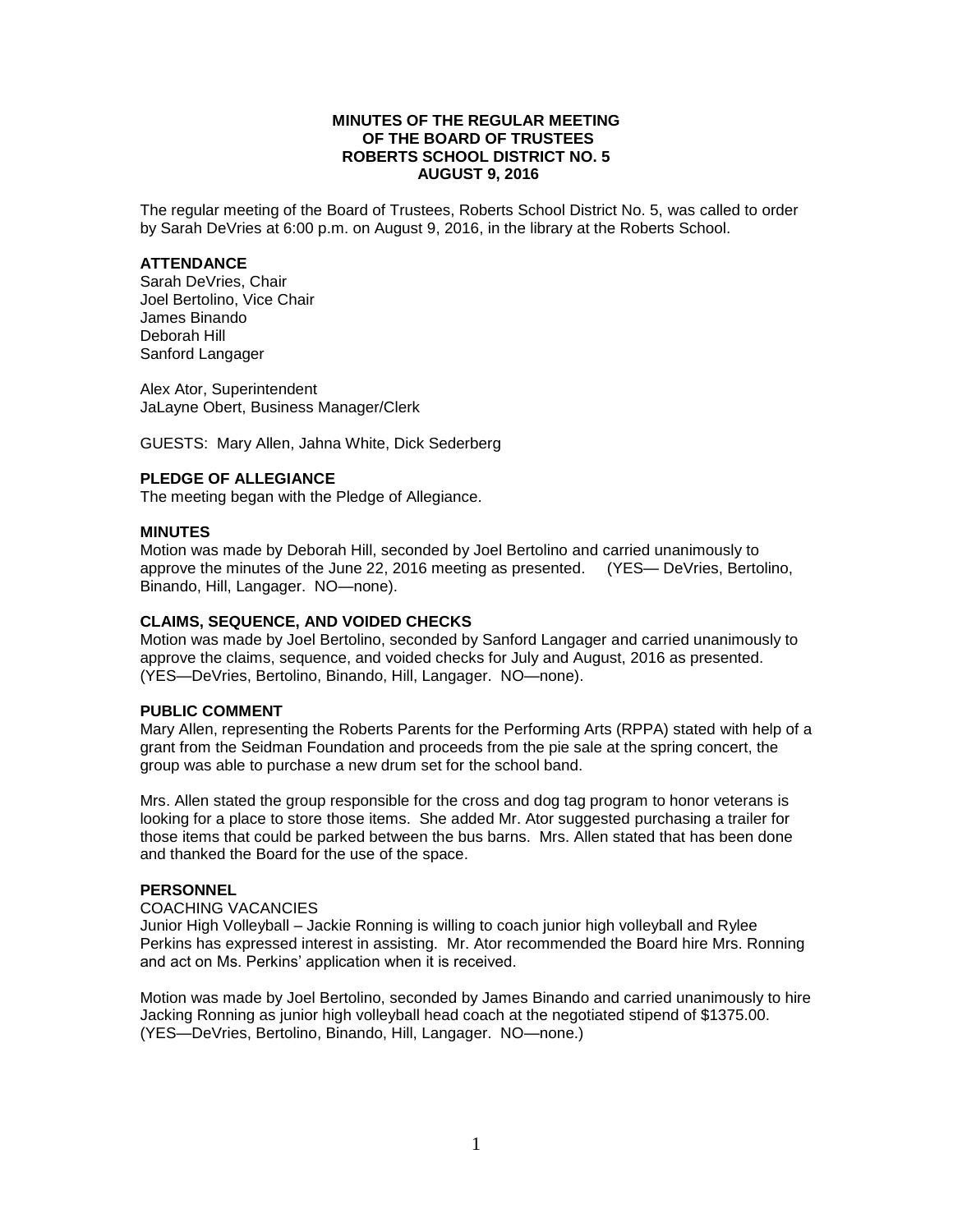REQUEST TO PARTICIPATE IN JH ATHLETICS – Mr. Ator stated the district has a policy that allows home schooled students to participate in athletics if they attend two periods each day. He added there has been a request from the parent of a seventh grade home schooled student to waive the policy to allow their daughter to participate in junior high basketball without enrolling in any classes.

Daneen Eaton spoke to the Board by telephone and stated her seventh grade daughter would like to participate in junior high basketball but would really like one more year of strictly being home schooled.

Mr. Ator stated he really doesn't have a recommendation for the Board as his gut tells him we should follow the policy but we also try to accommodate people.

Mrs. Hill stated she can understand where the family is coming from but we do have a policy and we need to follow it.

Ms. DeVries asked how many other children there are with the same circumstances that are following the policy.

Mr. Ator stated there are five and also a few at the fourth through sixth grade level who are following the policy.

Mr. Binando stated he agrees with the policy and feels we shouldn't waive it.

Ms. DeVries stated it would be difficult to allow one person to not follow the policy when we have others who are.

Mr. Ator stated unless there is a motion to waive or change the policy, it remains in place as is.

No motion was made by the Board.

JUNIOR HIGH VOLLEYBALL COACH – Mr. Ator stated Rylee Perkins has expressed interest in the junior high assistant volleyball coaching position and asked if the Board thinks we need an assistant.

Ms. DeVries stated we do need help with the program and Ms. Perkins would be a good choice.

JUNIOR HIGH GIRLS' AND BOYS' BASKETBALL ASSISTANTS – Mr. Ator stated several people have expressed interest in the junior high girls' assistant position and he would like to sit down with the Athletic Director and head coach to discuss the options. He added Ms. Reinhardt may be interested in assisting with the junior high boys' basketball team.

BUS DRIVER OPENING – Mr. Ator stated the Red Lodge district has taken over the route to the Yellowstone Girls and Boys Ranch so a driver for that route is no longer needed.

Mr. Ator stated we do have eight boys from grade five to high school signed up for football so will need someone to transport them. He stated he would like to look at a per day trip rate of \$40 to \$45 for this position. He stated Dick Sederberg is in the audience and asked if he would be interested in that position at a per trip rate. Mr. Sederberg stated he would be interested.

Motion was made by Deborah Hill, seconded by Sanford Langager and carried unanimously to hire Dick Sederberg to drive the football bus to Red Lodge at a per day trip rate of \$45. (YES— DeVries, Bertolino, Binando, Hill, Langager. NO—none).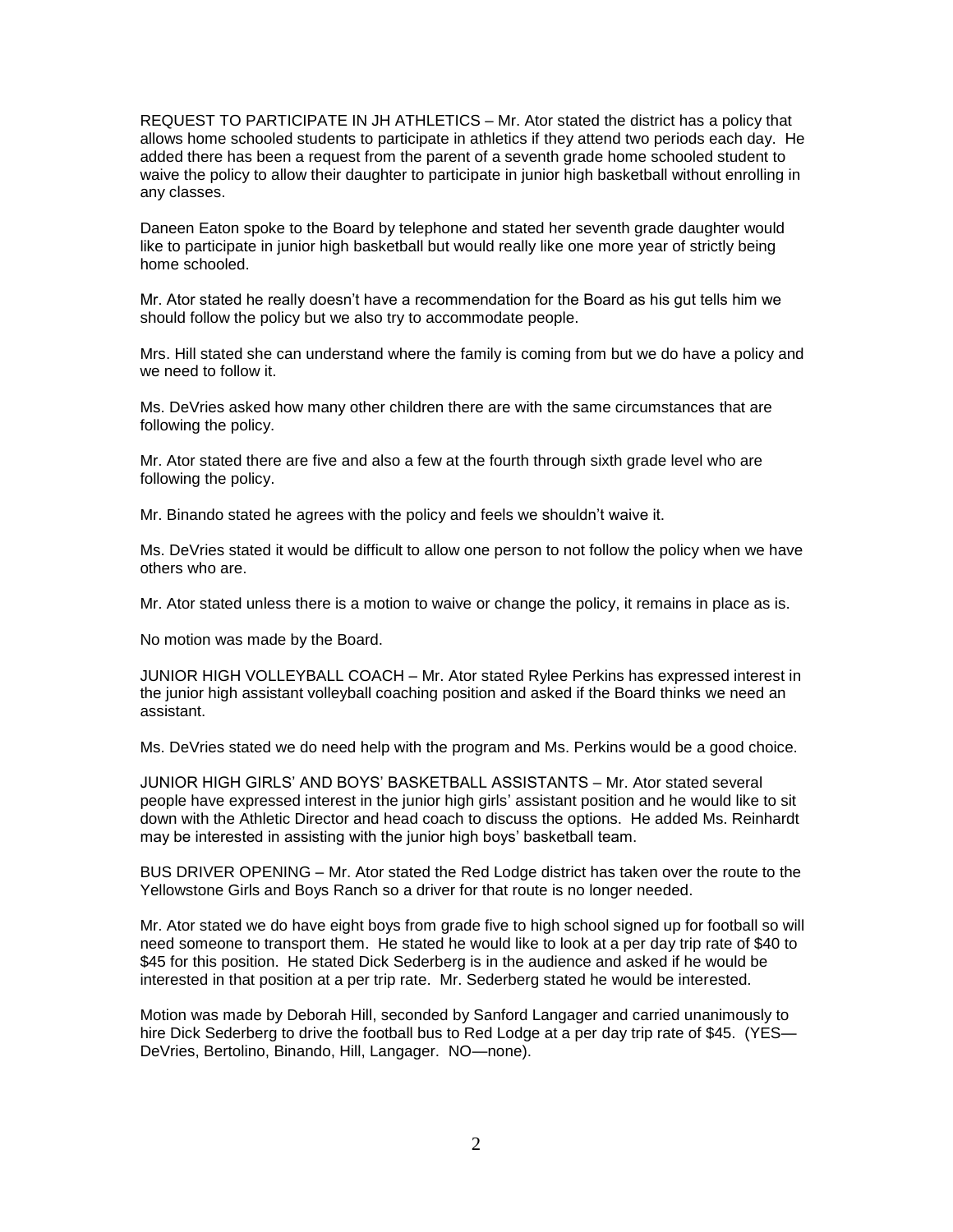#### **NEW BUSINESS**

APPROVAL OF BUS ROUTES – Mr. Ator asked for approval of bus routes 1, 2, and 3 as included in the agenda material and removal of route 4.

Motion as made by Joel Bertolino, seconded by Deborah Hill and carried unanimously to approve bus routes 1, 2, and 3 and removal of route 4 as presented. (YES—DeVries, Bertolino, Binando, Hill, Langager. NO—none).

OUT OF DISTRICT ATTENDANCE APPROVAL – Mr. Ator recommended approval of the following out-of-district students: Braxton Barent, Korbyn Barent, Aiden Foss, Robin Baird, Jack Hobson, Spencer Tillman, Megan Foss, Lillian Hyvonen, Owen Tillman, Ethan Tillman, Derek Currier, Abigail Dines, Jordin Foss, Sequoia Boehm, Nicole Currier, Samantha Rosebrock, Celia Therell, Elijah Foss, Augustus Dines, Andrew VanOrnum, Bryce Dines, Jeremiah Hyvonen.

Mr. Ator stated a couple of these students were on contract last year but he doesn't know if that is necessary this year.

Mrs. Hill stated she feels we need to keep them on contracts.

Motion was made by Deborah Hill, seconded by Sanford Langager and carried unanimously to approve out-of-district attendance agreements for the students recommended by the superintendent with keeping the two who are contracts on those contracts. (YES—DeVries, Bertolino, Binando, Hill, Langager. NO—none).

2015-2016 TRUSTEES FINANCIAL SUMMARY – Mrs. Obert presented the completed 2015- 2016 Trustees Financial Summary and asked for approval so it can be submitted to the Office of Public Instruction.

Motion was made by Sanford Langager, seconded by Deborah Hill and approved unanimously to approve the 2015-2016 Trustees Financial Summary as presented. (YES—DeVries, Bertolino, Binando, Hill, Langager. NO—none).

2016-2017 BUDGET REPORT -- Mrs. Obert presented the following budget requests for the 2016-2017 school year:

| <b>General Fund</b>          |   | \$1,145,893.57 |
|------------------------------|---|----------------|
| <b>Transportation Fund</b>   | S | 93,252.00      |
| <b>Bus Depreciation Fund</b> |   | 163,922.80     |
| <b>Tuition Fund</b>          |   | 21,780.00      |
| <b>Retirement Fund</b>       |   | 180,477.00     |
| <b>Technology Fund</b>       | S | 53,867.96      |
| <b>Flexibility Fund</b>      | S | 14.95          |
| <b>Building Reserve Fund</b> | S | 34,312.49      |
| Debt Service Fund            |   | 101,855.00     |

Motion was made by Deborah Hill, seconded by Sanford Langager and carried unanimously to approve the 2016-2017 budget amounts as requested. (YES—DeVries, Bertolino, Binando, Hill, Langager. NO—none).

# **OLD BUSINESS**

STRATEGIC PLANNING PROCESS – Mr. Ator stated there has only been one survey response but he will promote it at the open house.

#### **RECESS**

Ms. DeVries called for a recess at 7:20 p.m. and returned the meeting to regular session at 7:25 p.m.